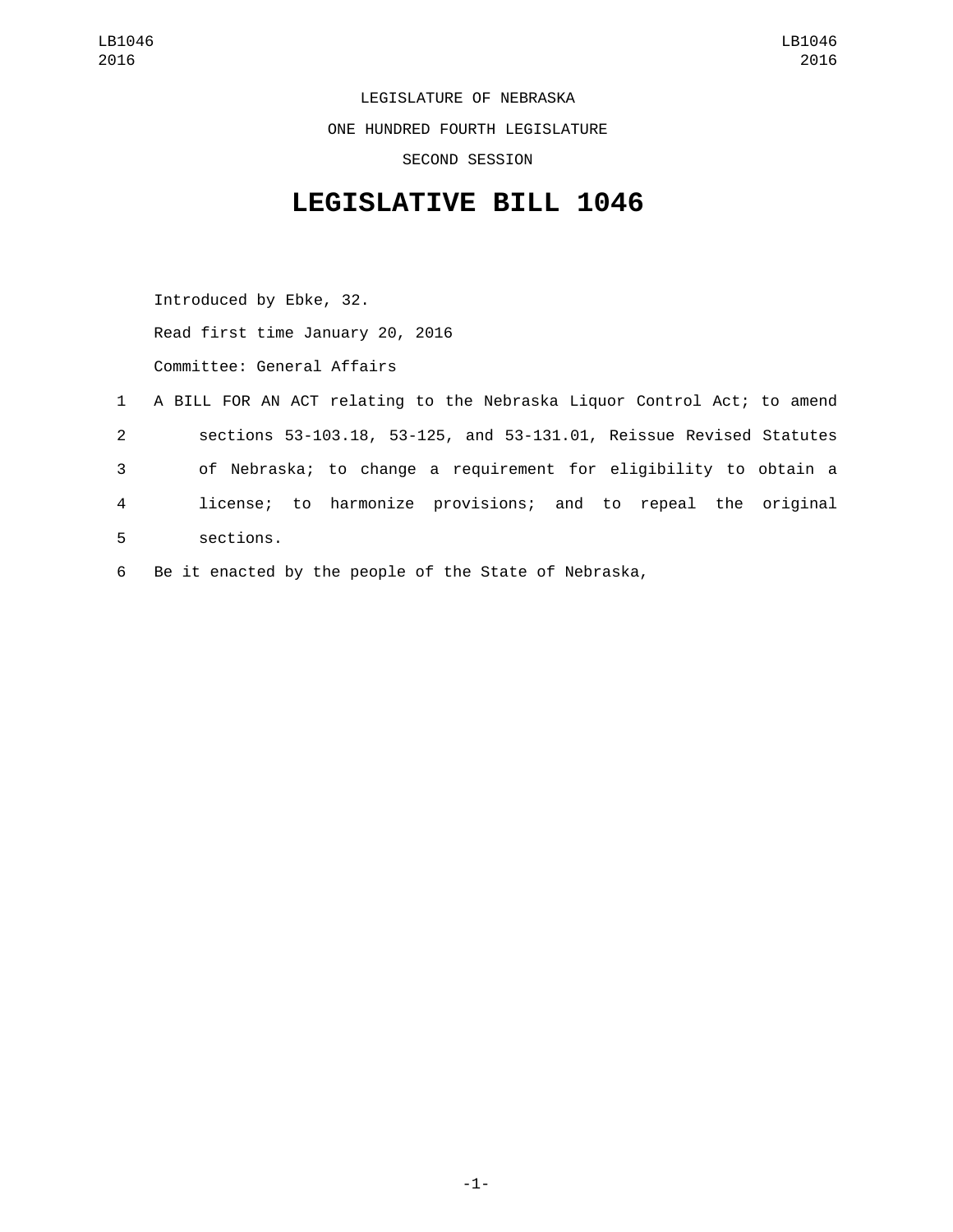Section 1. Section 53-103.18, Reissue Revised Statutes of Nebraska, 2 is amended to read:

 53-103.18 Manager means a person appointed by a corporation or limited liability company to oversee the daily operation of the business licensed in Nebraska. A manager shall meet all the requirements of the Nebraska Liquor Control Act as though he or she were the applicant, 7 including residency and citizenship.

 Sec. 2. Section 53-125, Reissue Revised Statutes of Nebraska, is 9 amended to read:

 53-125 No license of any kind shall be issued to (1) a person who is not a resident of Nebraska, except in case of railroad, airline, or boat licenses, (2) a person who is not of good character and reputation in the community in which he or she resides, (3) a person who is not a Nebraska 14 resident and legally able to work in Nebraska citizen of the United 15 States, (4) a person who has been convicted of or has pleaded quilty to a felony under the laws of this state, any other state, or the United States, (5) a person who has been convicted of or has pleaded guilty to any Class I misdemeanor pursuant to Chapter 28, article 3, 4, 7, 8, 10, 11, or 12, or any similar offense under a prior criminal statute or in another state, except that any additional requirements imposed by this subdivision on May 18, 1983, shall not prevent any person holding a license on such date from retaining or renewing such license if the conviction or plea occurred prior to May 18, 1983, (6) a person whose license issued under the Nebraska Liquor Control Act has been revoked for cause, (7) a person who at the time of application for renewal of any license issued under the act would not be eligible for such license upon initial application, (8) a partnership, unless one of the partners is a resident of Nebraska and unless all the members of such partnership are otherwise qualified to obtain a license, (9) a limited liability company, if any officer or director of the limited liability company or any member having an ownership interest in the aggregate of more than twenty-five

-2-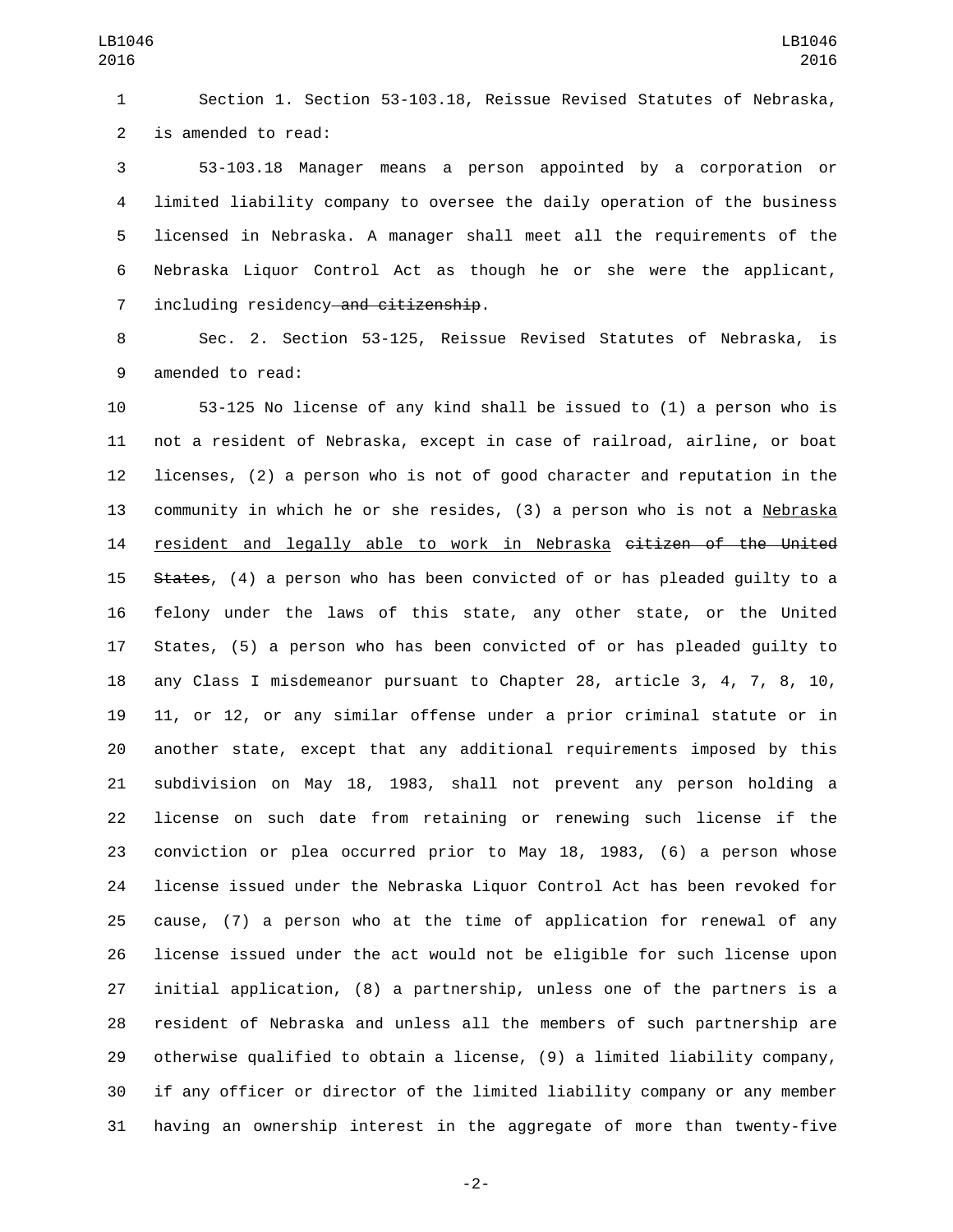percent of such company would be ineligible to receive a license under this section for any reason other than the reasons stated in subdivisions (1) and (3) of this section, or if a manager of a limited liability company licensee would be ineligible to receive a license under this section for any reason, (10) a corporation, if any officer or director of the corporation or any stockholder owning in the aggregate more than twenty-five percent of the stock of such corporation would be ineligible to receive a license under this section for any reason other than the reasons stated in subdivisions (1) and (3) of this section, or if a manager of a corporate licensee would be ineligible to receive a license under this section for any reason. This subdivision shall not apply to railroad licenses, (11) a person whose place of business is conducted by a manager or agent unless such manager or agent possesses the same qualifications required of the licensee, (12) a person who does not own the premises for which a license is sought or does not have a lease or combination of leases on such premises for the full period for which the license is to be issued, (13) except as provided in this subdivision, an applicant whose spouse is ineligible under this section to receive and hold a liquor license. Such applicant shall become eligible for a liquor license only if the commission finds from the evidence that the public interest will not be infringed upon if such license is granted. It shall be prima facie evidence that when a spouse is ineligible to receive a liquor license the applicant is also ineligible to receive a liquor license. Such prima facie evidence shall be overcome if it is shown to the satisfaction of the commission (a) that the licensed business will be the sole property of the applicant and (b) that such licensed premises will be properly operated, (14) a person seeking a license for premises which do not meet standards for fire safety as established by the State Fire Marshal, (15) a law enforcement officer, except that this subdivision shall not prohibit a law enforcement officer from holding membership in any nonprofit organization holding a liquor license or from

-3-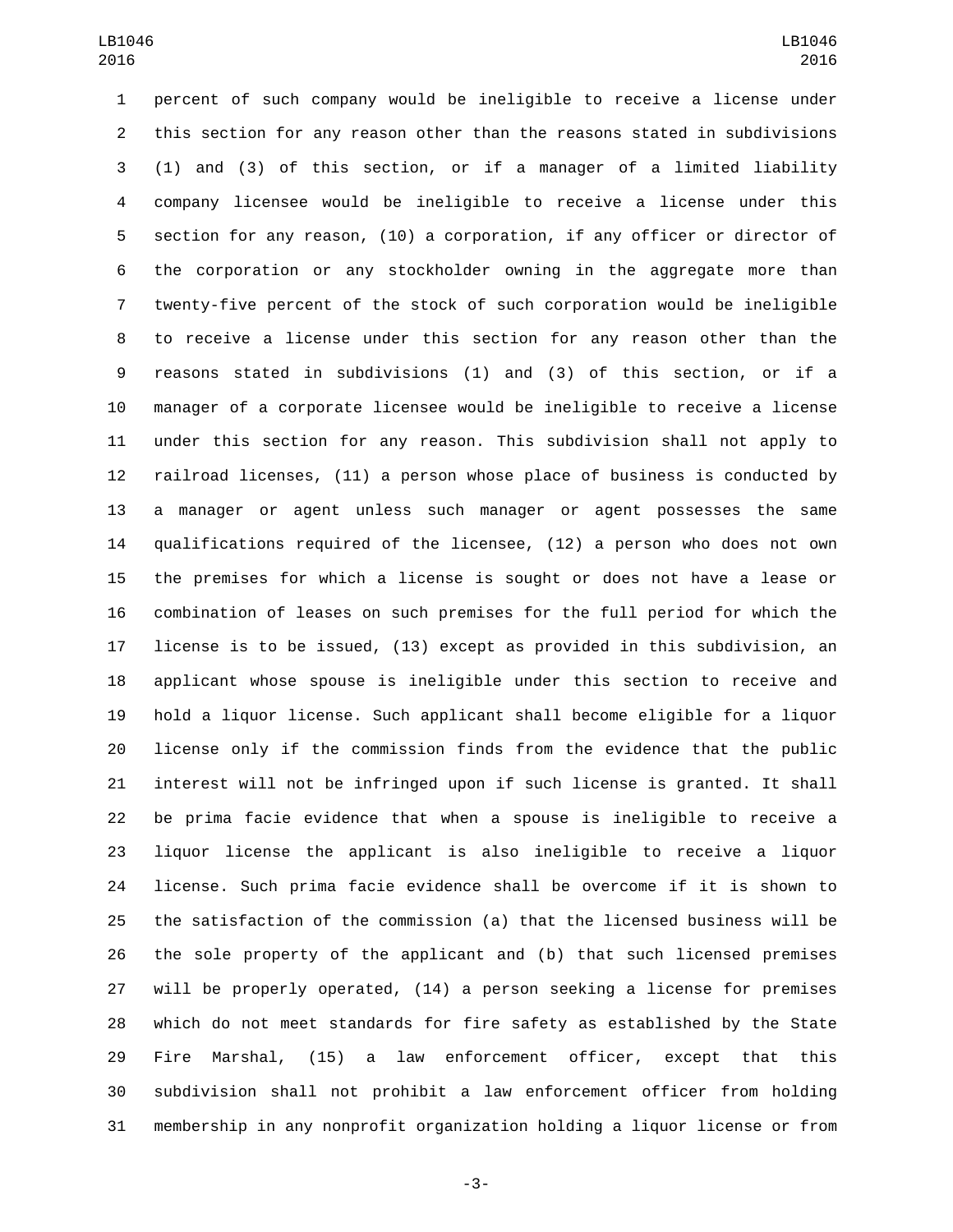participating in any manner in the management or administration of a nonprofit organization, or (16) a person less than twenty-one years of 3 age.

 When a trustee is the licensee, the beneficiary or beneficiaries of the trust shall comply with the requirements of this section, but nothing in this section shall prohibit any such beneficiary from being a minor or 7 a person who is mentally incompetent.

 Sec. 3. Section 53-131.01, Reissue Revised Statutes of Nebraska, is 9 amended to read:

 53-131.01 (1) The application for a new license shall be submitted upon such forms as the commission may prescribe. Such forms shall contain (a) the name and residence of the applicant and how long he or she has resided within the State of Nebraska, (b) the particular premises for which a license is desired designating the same by street and number if practicable or, if not, by such other description as definitely locates the premises, (c) the name of the owner of the premises upon which the business licensed is to be carried on, (d) a statement that the applicant 18 is a resident of Nebraska and legally able to work in Nebraska citizen of 19 the United States, that the applicant and the spouse of the applicant are not less than twenty-one years of age, and that such applicant has never been convicted of or pleaded guilty to a felony or been adjudged guilty of violating the laws governing the sale of alcoholic liquor or the law for the prevention of gambling in the State of Nebraska, except that a manager for a corporation applying for a license shall qualify with all provisions of this subdivision as though the manager were the applicant, except that the provisions of this subdivision shall not apply to the spouse of a manager-applicant, (e) a statement that the applicant intends to carry on the business authorized by the license for himself or herself and not as the agent of any other persons and that if licensed he or she will carry on such business for himself or herself and not as the agent for any other person, (f) a statement that the applicant intends to

-4-